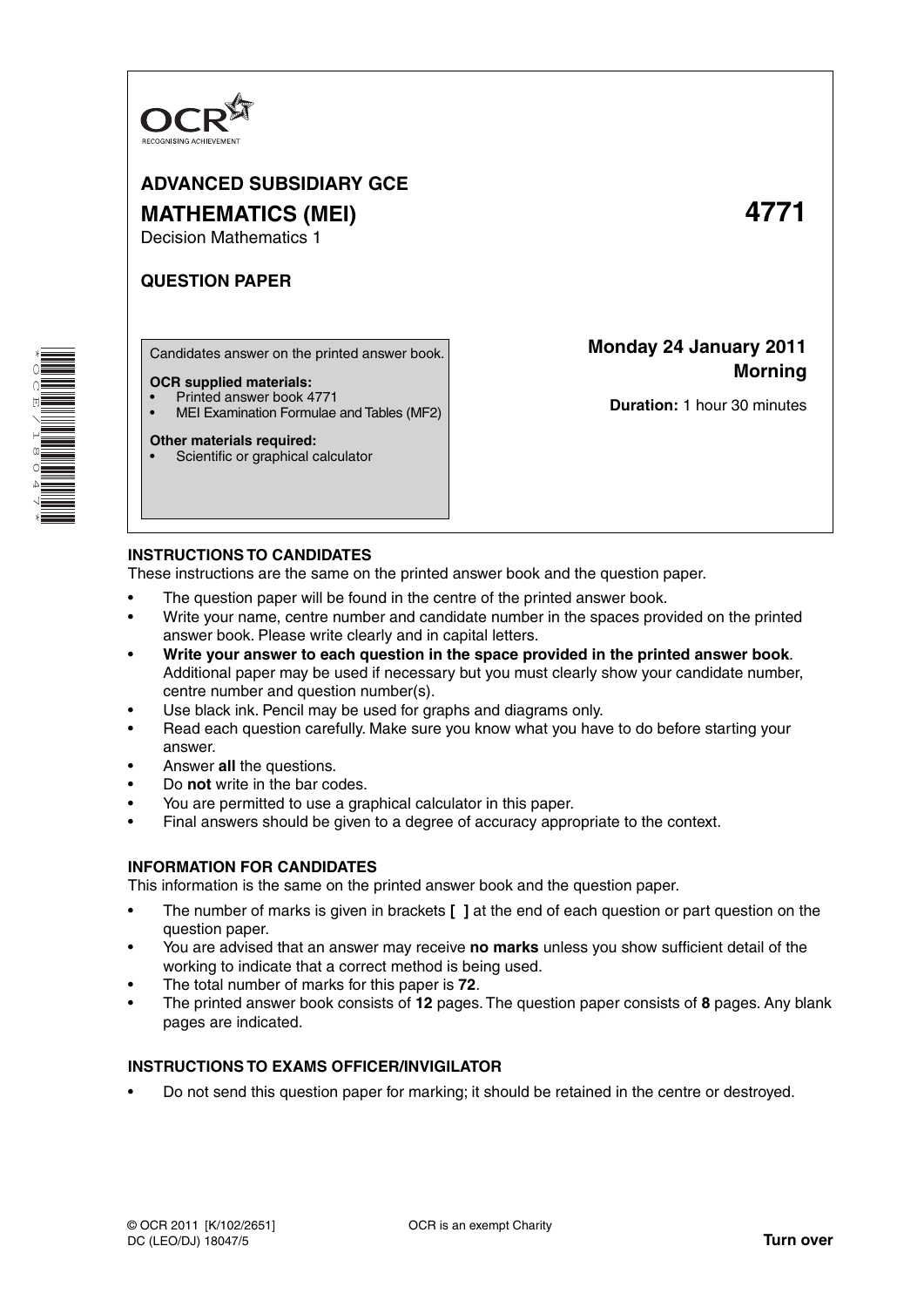# **Answer all questions in the Printed Answer Book provided.**

# **Section A** (24 marks)

**1** The diagram shows an electrical circuit with wires and switches and with five components, labelled  $A, B, C, D$  and E.





- **(i)** Draw a graph showing which vertices are connected together, either directly or indirectly, when the two switches remain open. **[2]**
- **(ii)** How many arcs need to be added to your graph when both switches are closed? **[2]**

The graph below shows which components are connected to each other, either directly or indirectly, for a second electrical circuit.



- **(iii)** Find the minimum number of arcs which need to be deleted to create two disconnected sets of vertices, and write down your two separate sets. **[3]**
- **(iv)** Explain why, in the second electrical circuit, it might be possible to split the components into two disconnected sets by cutting fewer wires than the number of arcs which were deleted in part **(iii)**.

**[1]**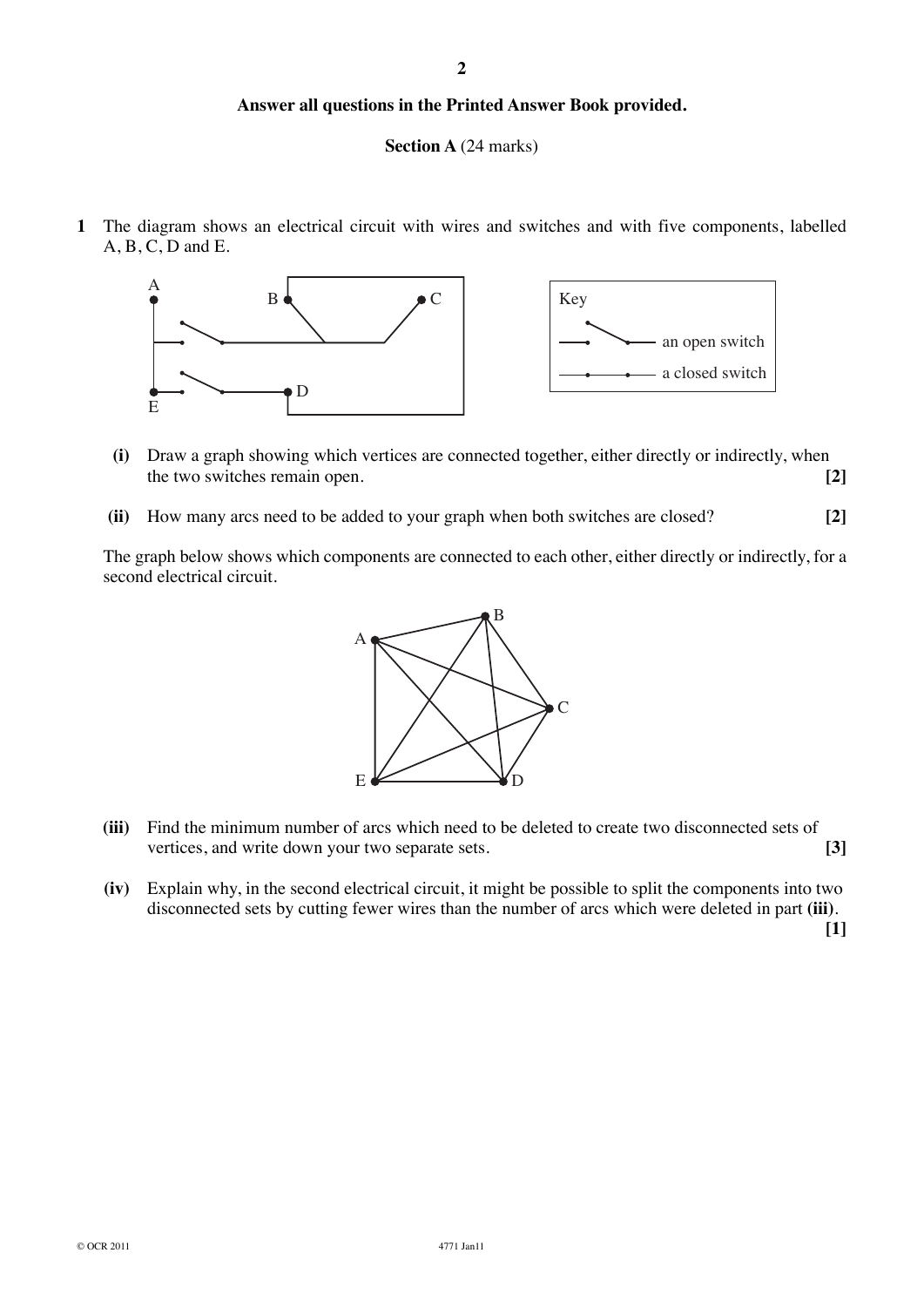**2** King Elyias has been presented with eight flagons of fine wine. Intelligence reports indicate that at least one of the eight flagons has been poisoned. King Elyias will have the wine tasted by the royal wine tasters to establish which flagons are poisoned.

Samples for testing are made by using wine from one or more flagons. If a royal wine taster tastes a sample of wine which includes wine from a poisoned flagon, the taster will die. The king has to make a very generous payment for each sample tasted.

To minimise payments, the royal mathematicians have devised the following scheme:

Test a sample made by mixing wine from flagons 1, 2, 3 and 4.

If the taster dies, then test a sample made by mixing wine from flagons 5, 6, 7 and 8.

 If the taster lives, then there is no poison in flagons 1, 2, 3 or 4. So there **is** poison in at least one of flagons 5, 6, 7 and 8, and there is no need to test a sample made by mixing wine from all four of them.

 If the sample from flagons 1, 2, 3 and 4 contains poison, then test a fresh sample made by mixing wine from flagons 1 and 2, and proceed similarly, testing a sample from flagons 3 and 4 only if the taster of the sample from flagons 1 and 2 dies.

 Continue, testing new samples made from wine drawn from half of the flagons corresponding to a poisoned sample, and testing only when necessary.

- **(i)** Record what happens using the mathematicians' scheme when flagon number 7 is poisoned, and no others. **[4]**
- **(ii)** Record what happens using the mathematicians' scheme when two flagons, numbers 3 and 7, are poisoned. **[4]**
- **3** The network shows distances between vertices where direct connections exist.



- **(i)** Use Dijkstra's algorithm to find the shortest distance and route from A to F. **[6]**
- **(ii)** Explain why your solution to part **(i)** also provides the shortest distances and routes from A to each of the other vertices. **[1]**
- **(iii)** Explain why your solution to part **(i)** also provides the shortest distance and route from B to F. **[1]**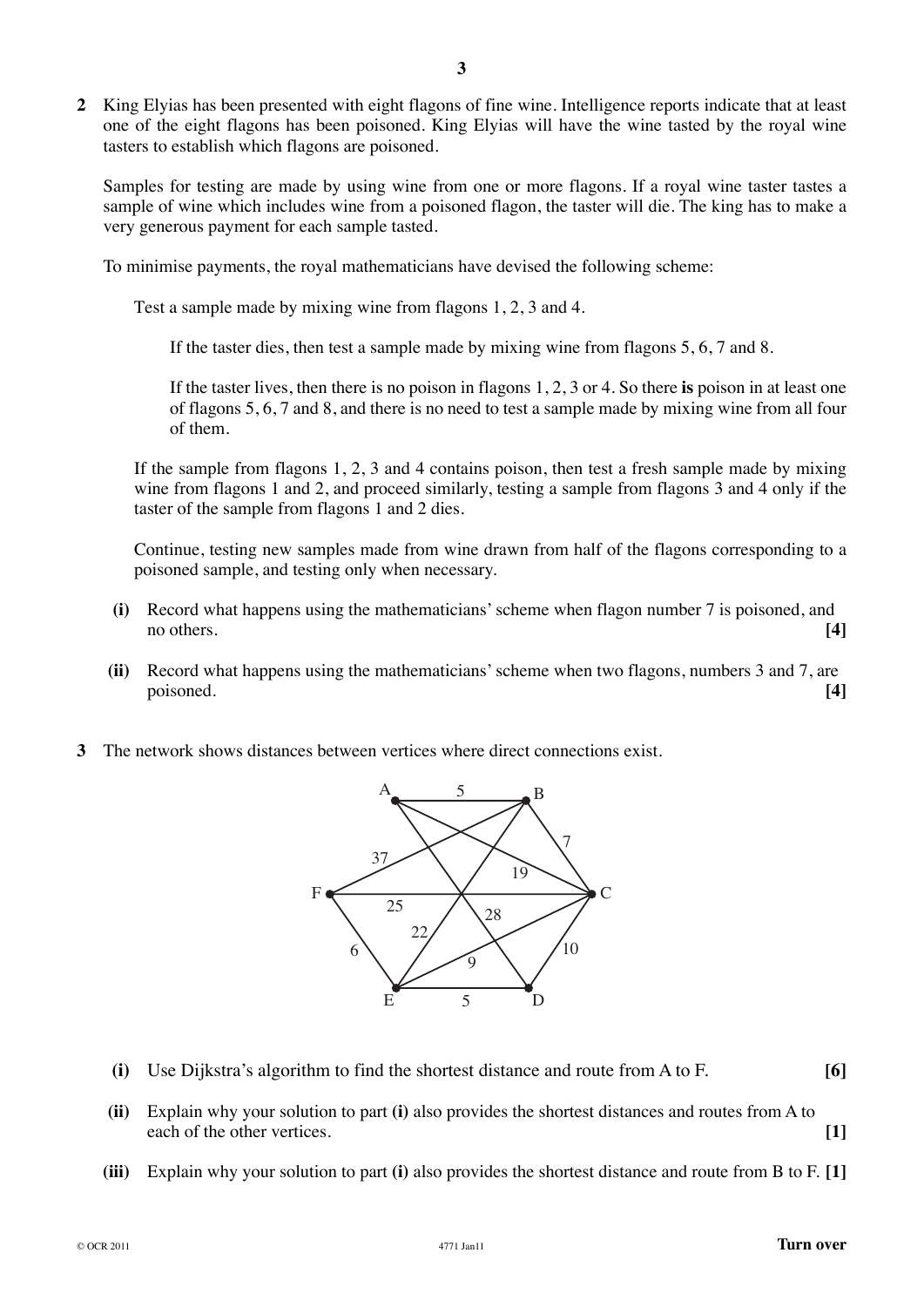# **Section B** (48 marks)

| Task        | Description                                   | Duration<br>(mins) |
|-------------|-----------------------------------------------|--------------------|
| A           | Fill kettle and switch on                     | 0.5                |
| B           | Boil kettle                                   | 1.5                |
| C           | Cut bread and put in toaster                  | 0.5                |
| D           | <b>Toast bread</b>                            | $\mathfrak{D}$     |
| E           | Put eggs in pan of water and light gas        | 1                  |
| $\mathbf F$ | Boil eggs                                     | 5                  |
| G           | Put tablecloth, cutlery and crockery on table | 2.5                |
| H           | Make tea and put on table                     | 0.5                |
| T           | Collect toast and put on table                | 0.5                |
|             | Put eggs in cups and put on table             |                    |

**4** The table shows the tasks involved in preparing breakfast, and their durations.

| (i)   | Show the immediate predecessors for each of these tasks.                                               | $\lceil 3 \rceil$ |
|-------|--------------------------------------------------------------------------------------------------------|-------------------|
| (ii)  | Draw an activity on arc network modelling your precedences.                                            | $\lceil 3 \rceil$ |
| (iii) | Perform a forward pass and a backward pass to find the early time and the late time for each<br>event. |                   |

- **(iv)** Give the critical activities, the project duration, and the total float for each activity. **[3]**
- **(v)** Given that only one person is available to do these tasks, and noting that tasks B, D and F do not require that person's attention, produce a cascade chart showing how breakfast can be prepared in the least possible time. **[3]**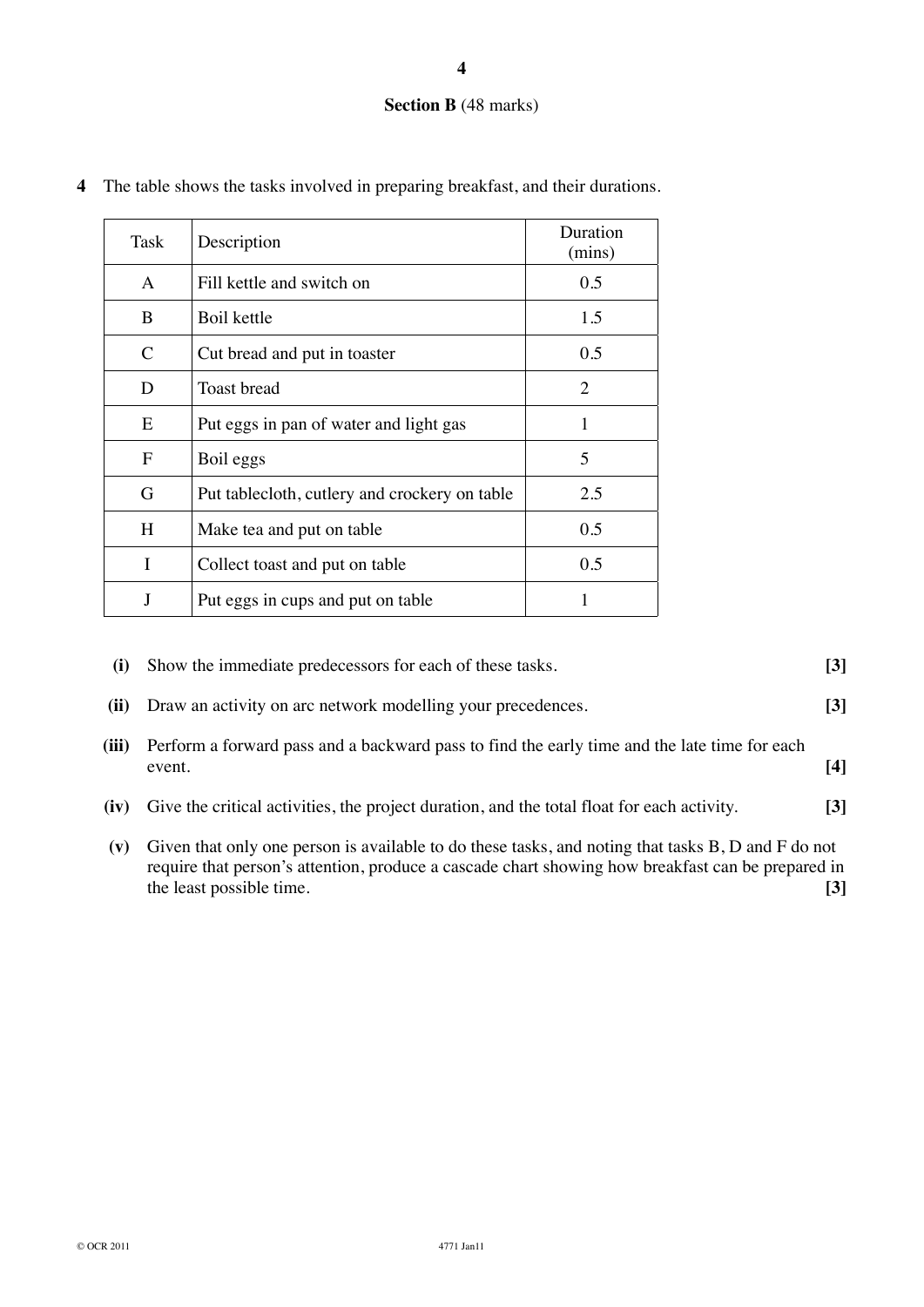**5** Viola and Orsino are arguing about which striker to include in their fantasy football team. Viola prefers Rocinate, who creates lots of goal chances, but is less good at converting them into goals. Orsino prefers Quince, who is not so good at creating goal chances, but who is better at converting them into goals.

The information for Rocinate and Quince is shown in the tables.

|             |                 | Number of chances created per match |  |  |  |  |          |  |  |  |  |  |  |
|-------------|-----------------|-------------------------------------|--|--|--|--|----------|--|--|--|--|--|--|
|             |                 | Rocinate<br>Quince                  |  |  |  |  |          |  |  |  |  |  |  |
| Number      |                 |                                     |  |  |  |  |          |  |  |  |  |  |  |
| Probability | $\overline{20}$ |                                     |  |  |  |  | $\Omega$ |  |  |  |  |  |  |

| Probability of converting a chance into a goal |        |
|------------------------------------------------|--------|
| Rocinate                                       | Quince |
| 01                                             | 0.12   |

- **(i)** Give an efficient rule for using 2-digit random numbers to simulate the number of chances created by Rocinate in a match. **[3]**
- **(ii)** Give a rule for using 2-digit random numbers to simulate the conversion of chances into goals by Rocinate. Rocinate. **[1] [1]**
- **(iii)** Your Printed Answer Book shows the result of simulating the number of goals scored by Rocinate in nine matches. Use the random numbers given to complete the tenth simulation, showing which of your simulated chances are converted into goals. **[3]**
- **(iv)** Give an efficient rule for using 2-digit random numbers to simulate the number of chances created by Quince in a match. **[3]**
- **(v)** Your Printed Answer Book shows the result of simulating the number of goals scored by Quince in nine matches. Use the random numbers given to complete the tenth simulation, showing which of your simulated chances are converted into goals. **[3]**
- **(vi)** Which striker, if any, is favoured by the simulation? Justify your answer. **[2]**
- **(vii)** How could the reliability of the simulation be improved? **[1]**

# **[Question 6 is printed overleaf.]**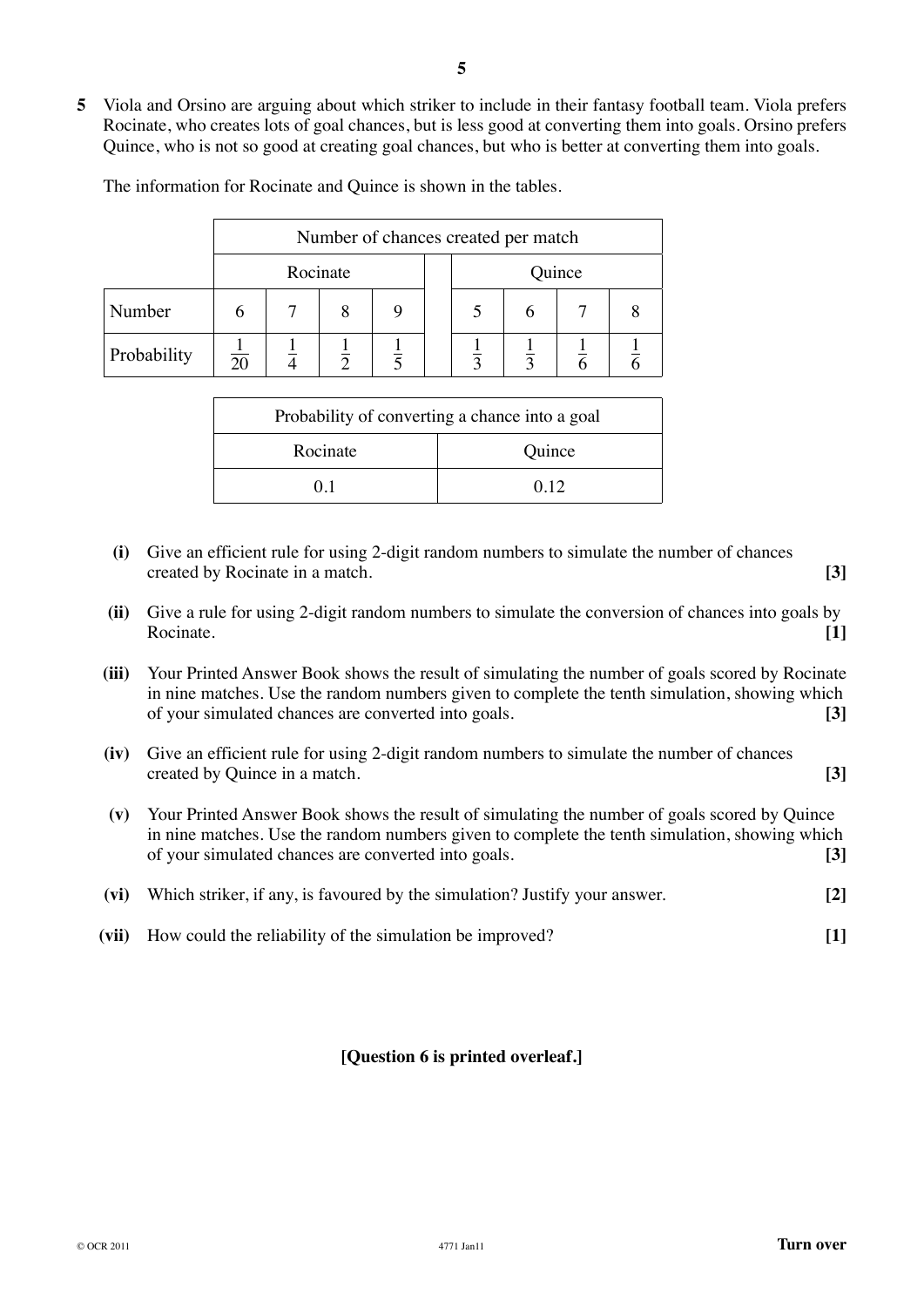**6** A manufacturing company holds stocks of two liquid chemicals. The company needs to update its stock levels.

The company has 2000 litres of chemical A and 4000 litres of chemical B currently in stock. Its storage facility allows for no more than a combined total of 12 000 litres of the two chemicals.

Chemical A is valued at £5 per litre and chemical B is valued at £6 per litre. The company intends to hold stocks of these two chemicals with a total value of at least £61 000.

Let *a* be the increase in the stock level of A, in thousands of litres (*a* can be negative). Let *b* be the increase in the stock level of B, in thousands of litres (*b* can be negative).

| Explain why $a \ge -2$ , and produce a similar inequality for b.                                                               |  |
|--------------------------------------------------------------------------------------------------------------------------------|--|
| Explain why the value constraint can be written as $5a + 6b \ge 27$ , and produce, in similar form,<br>the storage constraint. |  |

- **(iii)** Illustrate all four inequalities graphically. **[5]**
- **(iv)** Find the policy which will give a stock value of exactly £61 000, and will use all 12 000 litres of available storage space. **[2]**
- **(v)** Interpret your solution in terms of stock levels, and verify that the new stock levels do satisfy both the value constraint and the storage constraint. **[3]**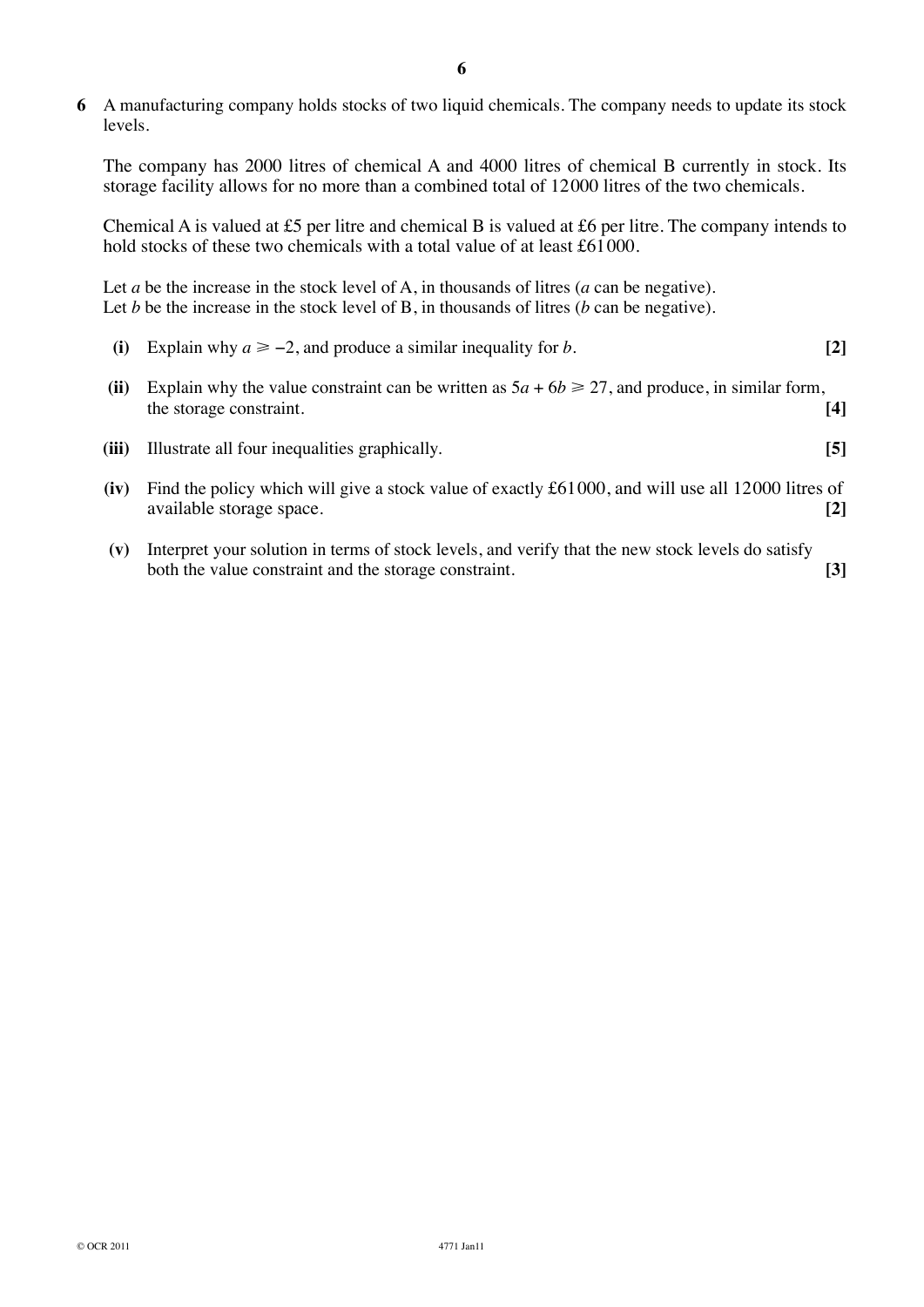# **BLANK PAGE**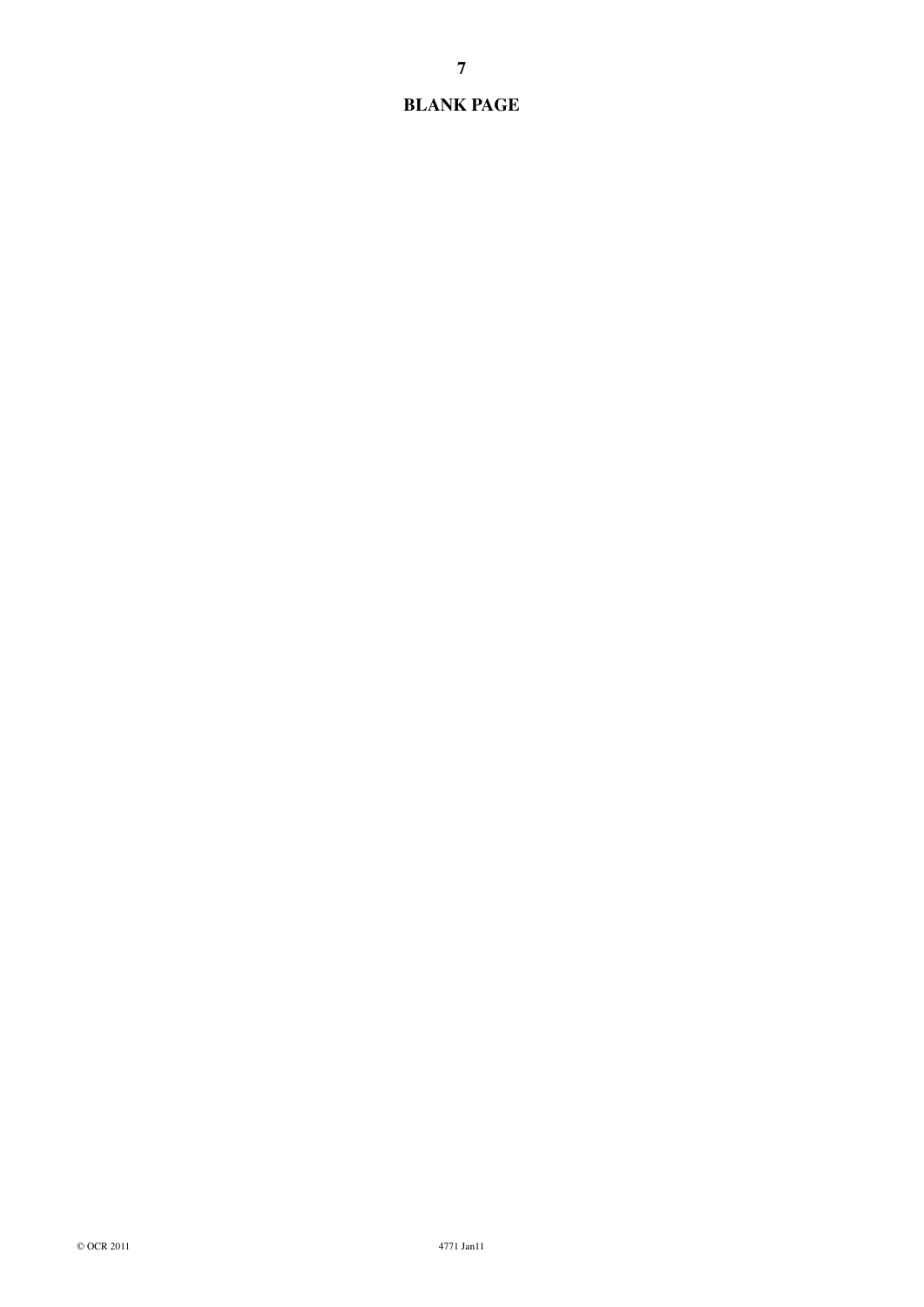

#### **Copyright Information**

OCR is committed to seeking permission to reproduce all third-party content that it uses in its assessment materials. OCR has attempted to identify and contact all copyright holders whose work is used in this paper. To avoid the issue of disclosure of answer-related information to candidates, all copyright acknowledgements are reproduced in the OCR Copyright Acknowledgements Booklet. This is produced for each series of examinations and is freely available to download from our public website (www.ocr.org.uk) after the live examination series. If OCR has unwittingly failed to correctly acknowledge or clear any third-party content in this assessment material, OCR will be happy to correct its mistake at the earliest possible opportunity.

**8**

For queries or further information please contact the Copyright Team, First Floor, 9 Hills Road, Cambridge CB2 1GE.

OCR is part of the Cambridge Assessment Group; Cambridge Assessment is the brand name of University of Cambridge Local Examinations Syndicate (UCLES), which is itself a department of the University of Cambridge.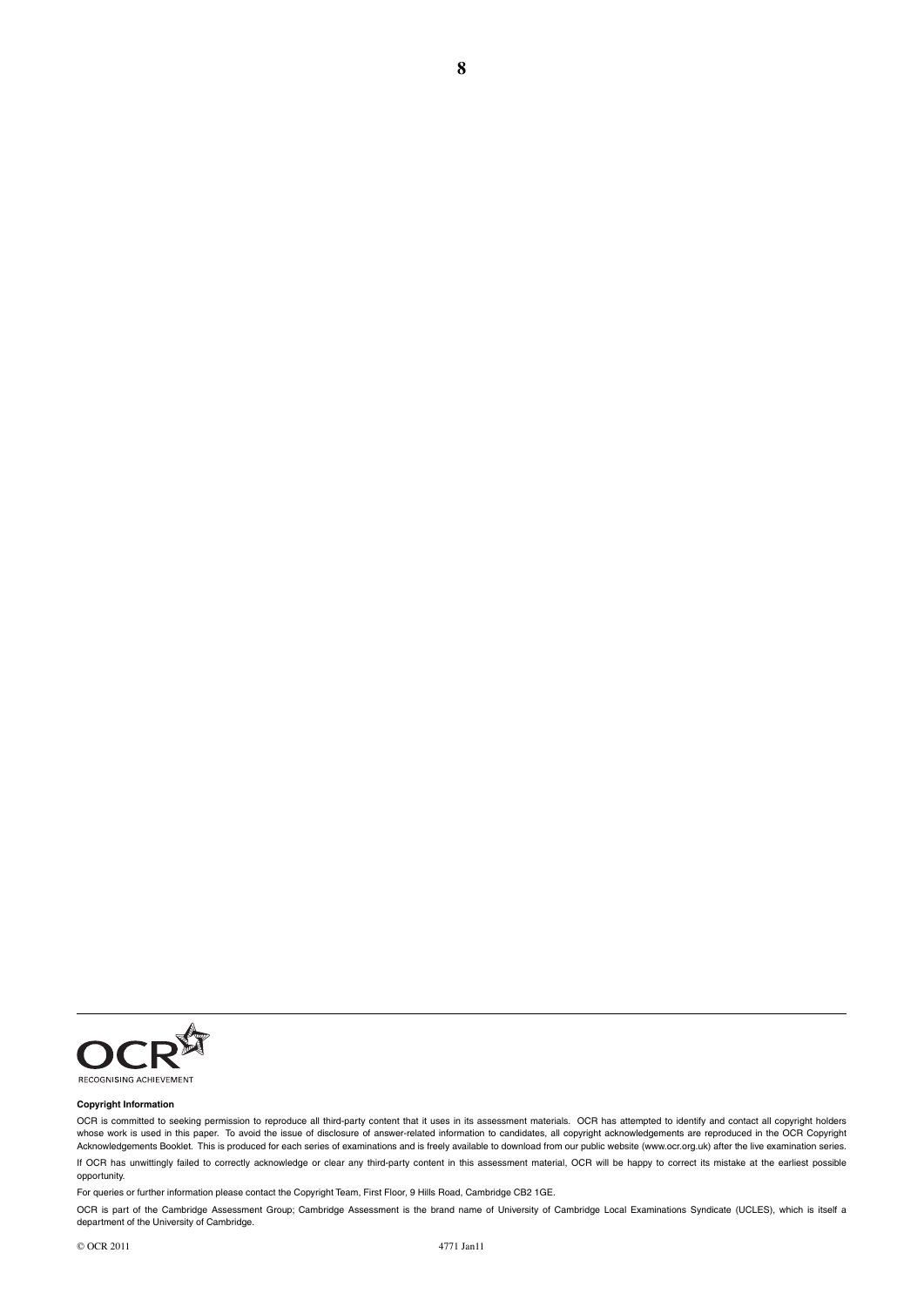

# **ADVANCED SUBSIDIARY GCE**

**MATHEMATICS (MEI) 4771**

Decision Mathematics 1

# **PRINTED ANSWER BOOK**

\*OCE/31516\* N NA MARINA Candidates answer on this printed answer book.

## **OCR supplied materials:**

- Question paper 4771 (inserted)
- MEI Examination Formulae and Tables (MF2)

#### **Other materials required:** Scientific or graphical calculator

# **Monday 24 January 2011 Morning**

**Duration:** 1 hour 30 minutes



| Candidate | Candidate |  |
|-----------|-----------|--|
| torename  | surname   |  |

| Centre number |  |  |  |  |  | Candidate number |  |  |  |  |  |
|---------------|--|--|--|--|--|------------------|--|--|--|--|--|
|---------------|--|--|--|--|--|------------------|--|--|--|--|--|

# **INSTRUCTIONS TO CANDIDATES**

These instructions are the same on the printed answer book and the question paper.

- The question paper will be found in the centre of the printed answer book.
- Write your name, centre number and candidate number in the spaces provided on the printed answer book. Please write clearly and in capital letters.
- **Write your answer to each question in the space provided in the printed answer book**. Additional paper may be used if necessary but you must clearly show your candidate number, centre number and question number(s).
- Use black ink. Pencil may be used for graphs and diagrams only.
- Read each question carefully. Make sure you know what you have to do before starting your answer.
- Answer **all** the questions.
- Do **not** write in the bar codes.
- You are permitted to use a graphical calculator in this paper.
- Final answers should be given to a degree of accuracy appropriate to the context.

# **INFORMATION FOR CANDIDATES**

This information is the same on the printed answer book and the question paper.

- The number of marks is given in brackets **[ ]** at the end of each question or part question on the question paper.
- You are advised that an answer may receive **no marks** unless you show sufficient detail of the working to indicate that a correct method is being used.
- The total number of marks for this paper is **72**.
- The printed answer book consists of **12** pages. The question paper consists of **8** pages. Any blank pages are indicated.

© OCR 2011 [K/102/2651] DC (LEO/DJ) 31516/5

OCR is an exempt Charity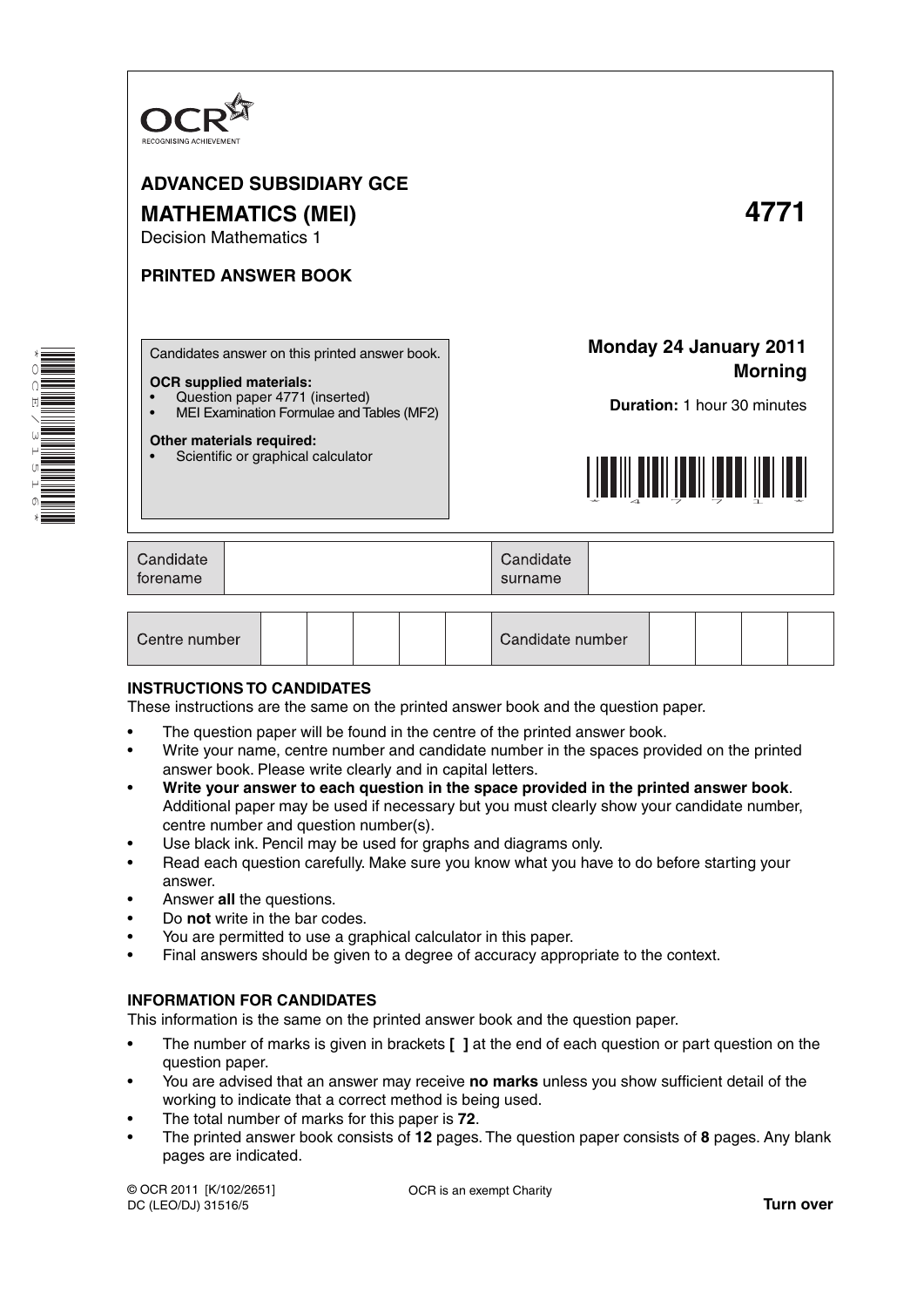**Section A** (24 marks)

| 1(i)   | $\overline{A}$                | $\overline{\mathbf{B}}$ | $\mathbf{C}$ |
|--------|-------------------------------|-------------------------|--------------|
|        | $\overset{\bullet}{\text{E}}$ | $\overrightarrow{D}$    |              |
| 1(i)   |                               |                         |              |
| 1(iii) |                               |                         |              |
| 1 (iv) |                               |                         |              |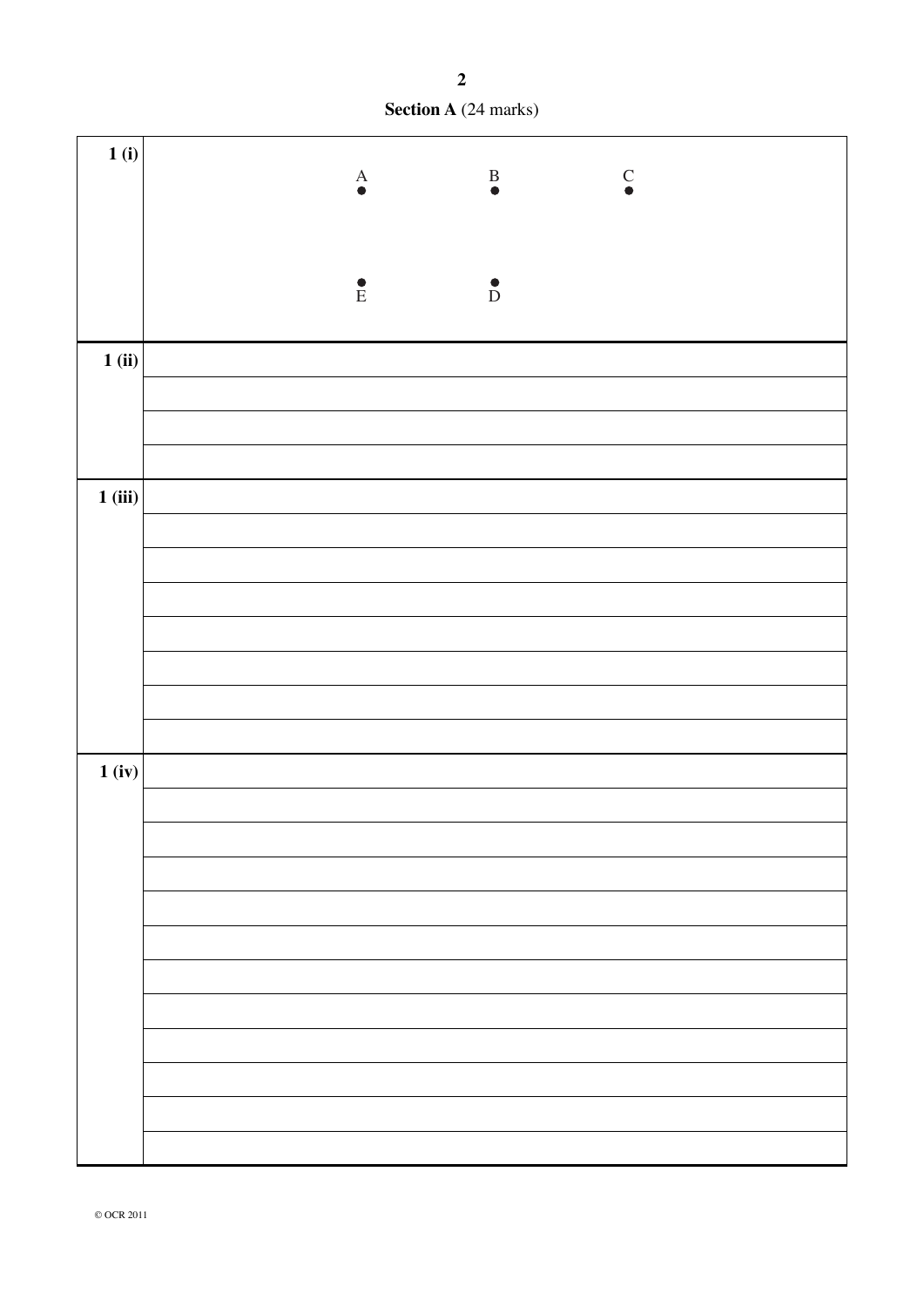| 2(i) | Test number | Sample from flagons | Result ( $D = dead, A = alive$ ) |
|------|-------------|---------------------|----------------------------------|
|      | $\,1\,$     | 1, 2, 3, 4          |                                  |
|      |             |                     |                                  |
|      |             |                     |                                  |
|      |             |                     |                                  |
|      |             |                     |                                  |
|      |             |                     |                                  |
|      |             |                     |                                  |
|      |             |                     |                                  |
|      |             |                     |                                  |
|      |             |                     |                                  |
|      |             |                     |                                  |
|      |             |                     |                                  |
|      |             |                     |                                  |
|      |             |                     |                                  |
| 2(i) | Test number | Sample from flagons | Result ( $D = dead, A = alive$ ) |
|      |             |                     |                                  |
|      | $\mathbf 1$ | 1, 2, 3, 4          |                                  |
|      |             |                     |                                  |
|      |             |                     |                                  |
|      |             |                     |                                  |
|      |             |                     |                                  |
|      |             |                     |                                  |
|      |             |                     |                                  |
|      |             |                     |                                  |
|      |             |                     |                                  |
|      |             |                     |                                  |
|      |             |                     |                                  |
|      |             |                     |                                  |
|      |             |                     |                                  |
|      |             |                     |                                  |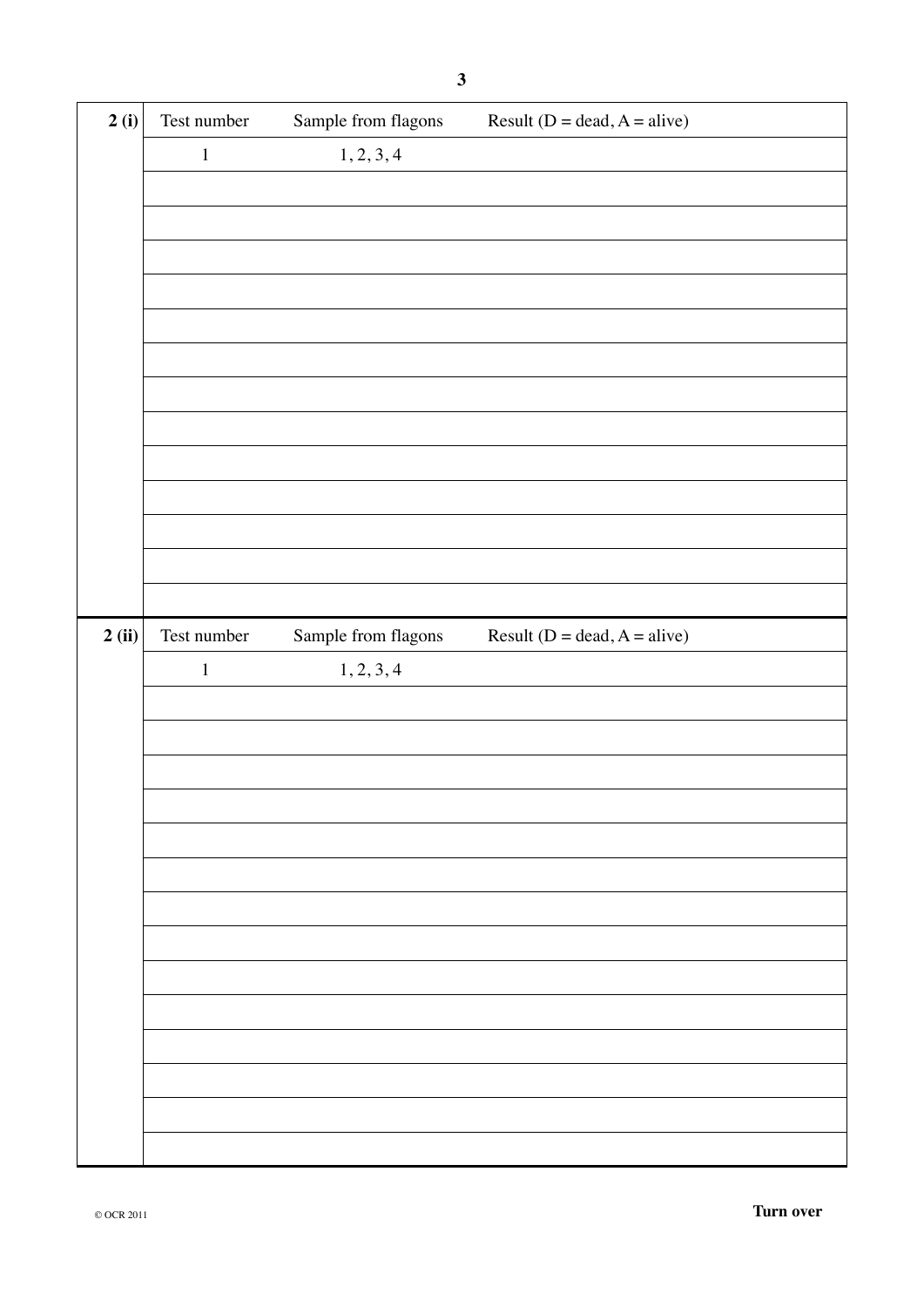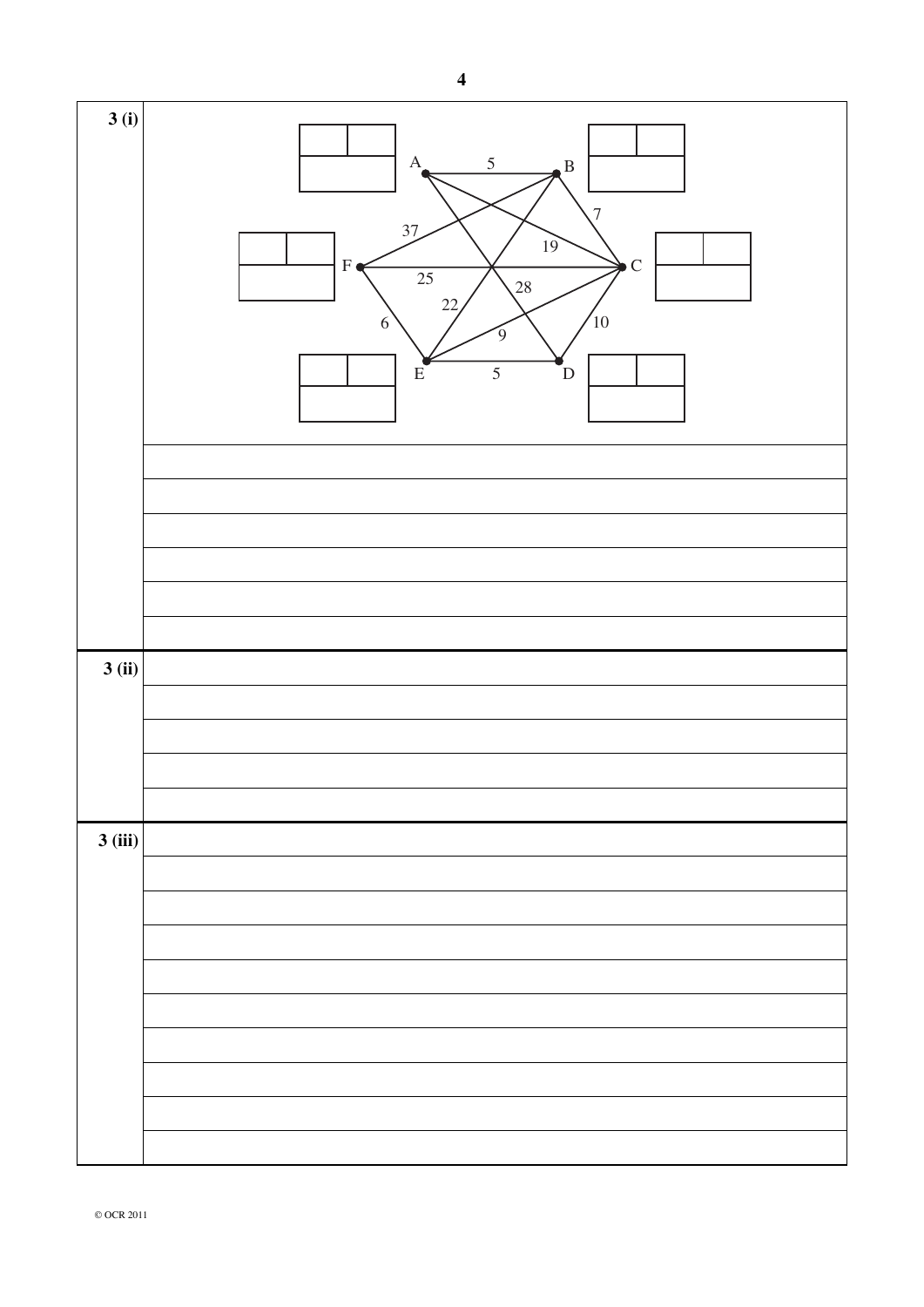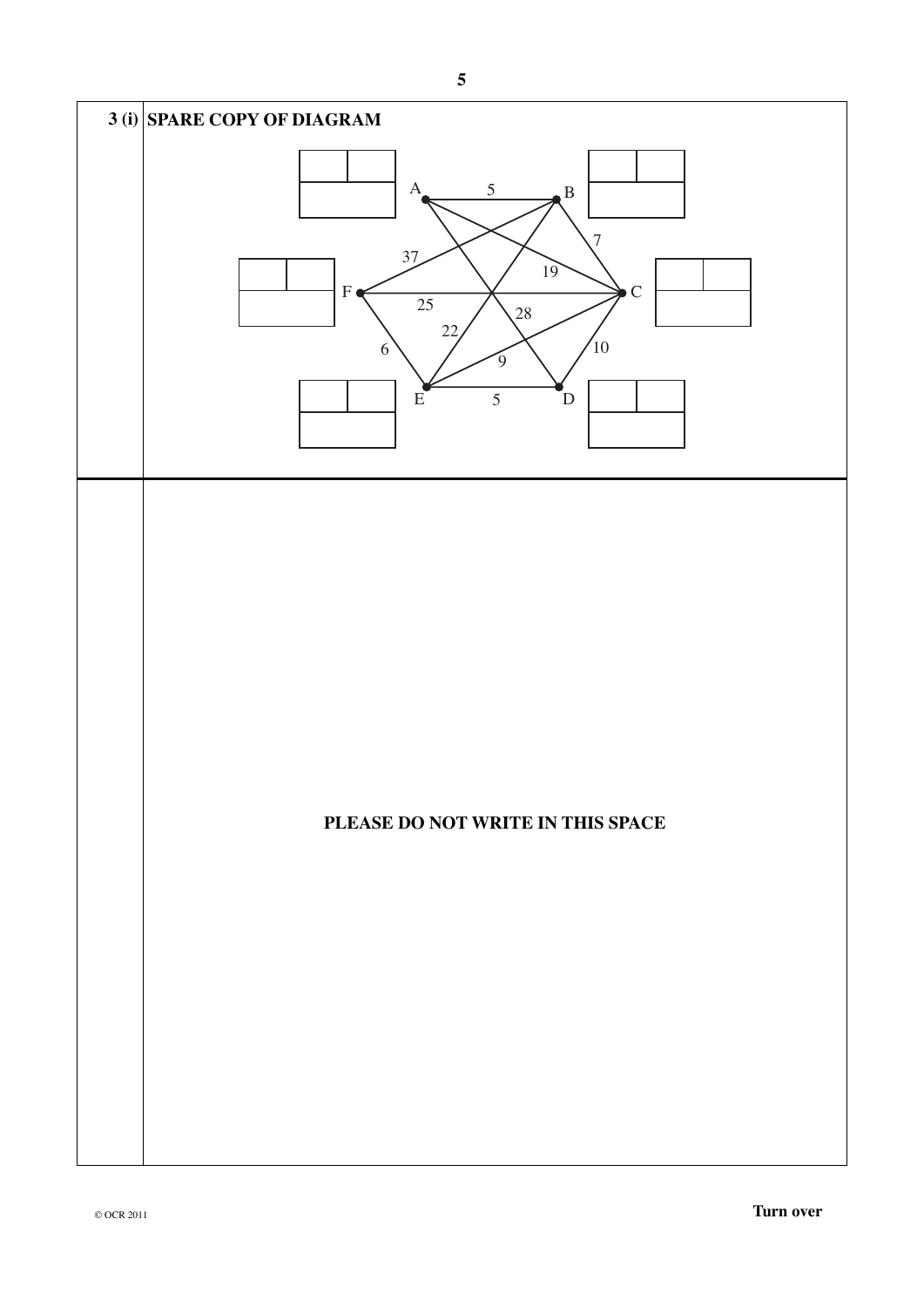**Section B** (48 marks)

| 4(i)       |              |                                               |                    |                             |
|------------|--------------|-----------------------------------------------|--------------------|-----------------------------|
|            | <b>Task</b>  | Description                                   | Duration<br>(mins) | Immediate<br>predecessor(s) |
|            | $\mathbf{A}$ | Fill kettle and switch on                     | 0.5                |                             |
|            | $\bf{B}$     | Boil kettle                                   | 1.5                |                             |
|            | $\mathbf C$  | Cut bread and put in toaster                  | 0.5                |                             |
|            | $\mathbf D$  | Toast bread                                   | $\mathbf{2}$       |                             |
|            | E            | Put eggs in pan of water and light gas        | $\mathbf{1}$       |                             |
|            | ${\bf F}$    | Boil eggs                                     | 5                  |                             |
|            | $\mathbf G$  | Put tablecloth, cutlery and crockery on table | 2.5                |                             |
|            | H            | Make tea and put on table                     | 0.5                |                             |
|            | $\mathbf I$  | Collect toast and put on table                | 0.5                |                             |
|            | $\mathbf J$  | Put eggs in cups and put on table             | $\mathbf{1}$       |                             |
|            |              |                                               |                    |                             |
| 4(ii)      |              |                                               |                    |                             |
| $\&$ (iii) |              |                                               |                    |                             |
|            |              |                                               |                    |                             |
|            |              |                                               |                    |                             |
|            |              |                                               |                    |                             |
|            |              |                                               |                    |                             |
|            |              |                                               |                    |                             |
|            |              |                                               |                    |                             |
|            |              |                                               |                    |                             |
|            |              |                                               |                    |                             |
|            |              |                                               |                    |                             |
|            |              |                                               |                    |                             |
|            |              |                                               |                    |                             |
|            |              |                                               |                    |                             |
|            |              |                                               |                    |                             |
|            |              |                                               |                    |                             |
|            |              |                                               |                    |                             |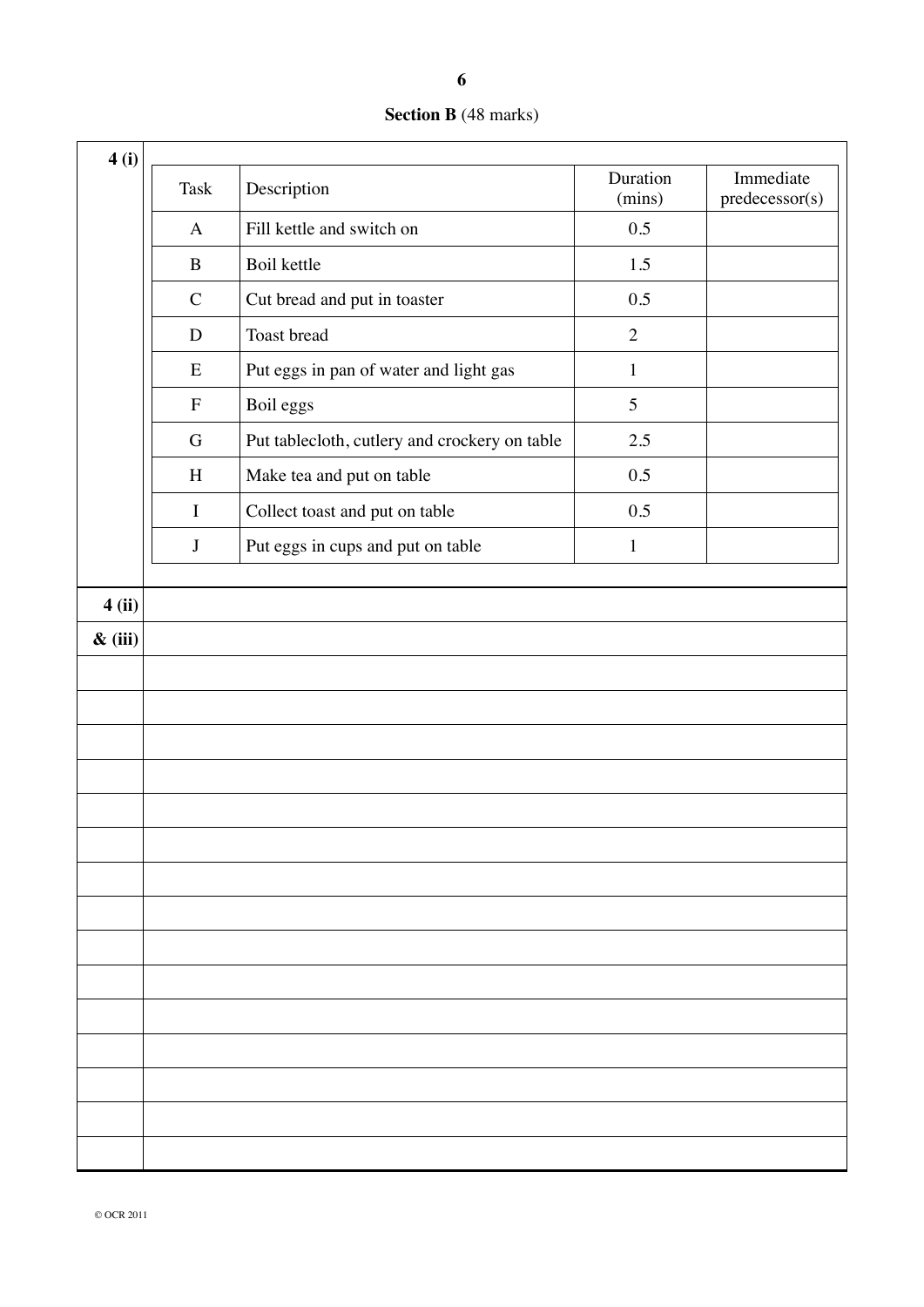| 4(iv) |  |                           |              |  |              |  |           |           |  |           |             |  |             |              |  |         |         |  |
|-------|--|---------------------------|--------------|--|--------------|--|-----------|-----------|--|-----------|-------------|--|-------------|--------------|--|---------|---------|--|
|       |  | Critical activities :     |              |  |              |  |           |           |  |           |             |  |             |              |  |         |         |  |
|       |  |                           |              |  |              |  |           |           |  |           |             |  |             |              |  |         |         |  |
|       |  | Duration:                 |              |  |              |  |           |           |  |           |             |  |             |              |  |         |         |  |
|       |  |                           |              |  |              |  |           |           |  |           |             |  |             |              |  |         |         |  |
|       |  | task:                     |              |  | $\, {\bf B}$ |  | ${\bf C}$ | ${\bf D}$ |  | ${\bf E}$ | $\mathbf F$ |  | $\mathbf G$ | $\, {\rm H}$ |  | $\bf I$ | $\bf J$ |  |
|       |  |                           | $\mathbf{A}$ |  |              |  |           |           |  |           |             |  |             |              |  |         |         |  |
|       |  | float:                    |              |  |              |  |           |           |  |           |             |  |             |              |  |         |         |  |
| 4(y)  |  |                           |              |  |              |  |           |           |  |           |             |  |             |              |  |         |         |  |
|       |  |                           |              |  |              |  |           |           |  |           |             |  |             |              |  |         |         |  |
|       |  |                           |              |  |              |  |           |           |  |           |             |  |             |              |  |         |         |  |
|       |  |                           |              |  |              |  |           |           |  |           |             |  |             |              |  |         |         |  |
|       |  |                           |              |  |              |  |           |           |  |           |             |  |             |              |  |         |         |  |
|       |  |                           |              |  |              |  |           |           |  |           |             |  |             |              |  |         |         |  |
|       |  |                           |              |  |              |  |           |           |  |           |             |  |             |              |  |         |         |  |
|       |  |                           |              |  |              |  |           |           |  |           |             |  |             |              |  |         |         |  |
|       |  |                           |              |  |              |  |           |           |  |           |             |  |             |              |  |         |         |  |
|       |  |                           |              |  |              |  |           |           |  |           |             |  |             |              |  |         |         |  |
|       |  |                           |              |  |              |  |           |           |  |           |             |  |             |              |  |         |         |  |
|       |  |                           |              |  |              |  |           |           |  |           |             |  |             |              |  |         |         |  |
|       |  | <b>SPARE COPY OF GRID</b> |              |  |              |  |           |           |  |           |             |  |             |              |  |         |         |  |
|       |  |                           |              |  |              |  |           |           |  |           |             |  |             |              |  |         |         |  |
|       |  |                           |              |  |              |  |           |           |  |           |             |  |             |              |  |         |         |  |
|       |  |                           |              |  |              |  |           |           |  |           |             |  |             |              |  |         |         |  |
|       |  |                           |              |  |              |  |           |           |  |           |             |  |             |              |  |         |         |  |
|       |  |                           |              |  |              |  |           |           |  |           |             |  |             |              |  |         |         |  |
|       |  |                           |              |  |              |  |           |           |  |           |             |  |             |              |  |         |         |  |
|       |  |                           |              |  |              |  |           |           |  |           |             |  |             |              |  |         |         |  |
|       |  |                           |              |  |              |  |           |           |  |           |             |  |             |              |  |         |         |  |
|       |  |                           |              |  |              |  |           |           |  |           |             |  |             |              |  |         |         |  |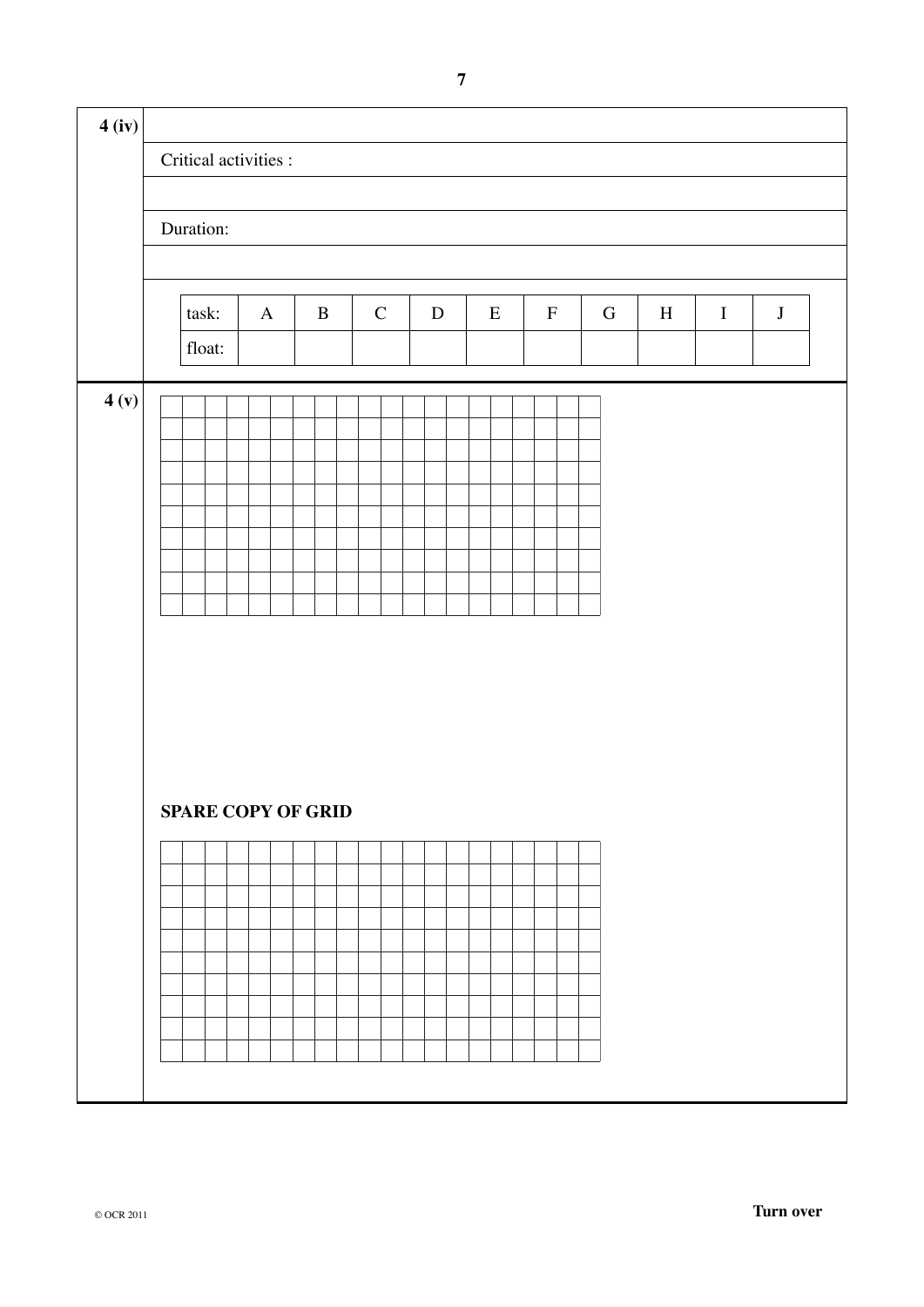# **5 (ii) 5 (iii)** Match number Goals scored by Rocinate 1 3 2 0 3 1 4 0 5 0 6 1 7 1 8 2 9 1 Match number 10 Random number for simulating the number of chances created = 37 Number of simulated chances = \_\_\_\_\_\_\_\_\_ Random numbers for simulating the conversion of chances into goals: 43 2 47 14 33 72 32 96 59 Number of simulated goals = \_\_\_\_\_\_\_\_\_

**5 (i)**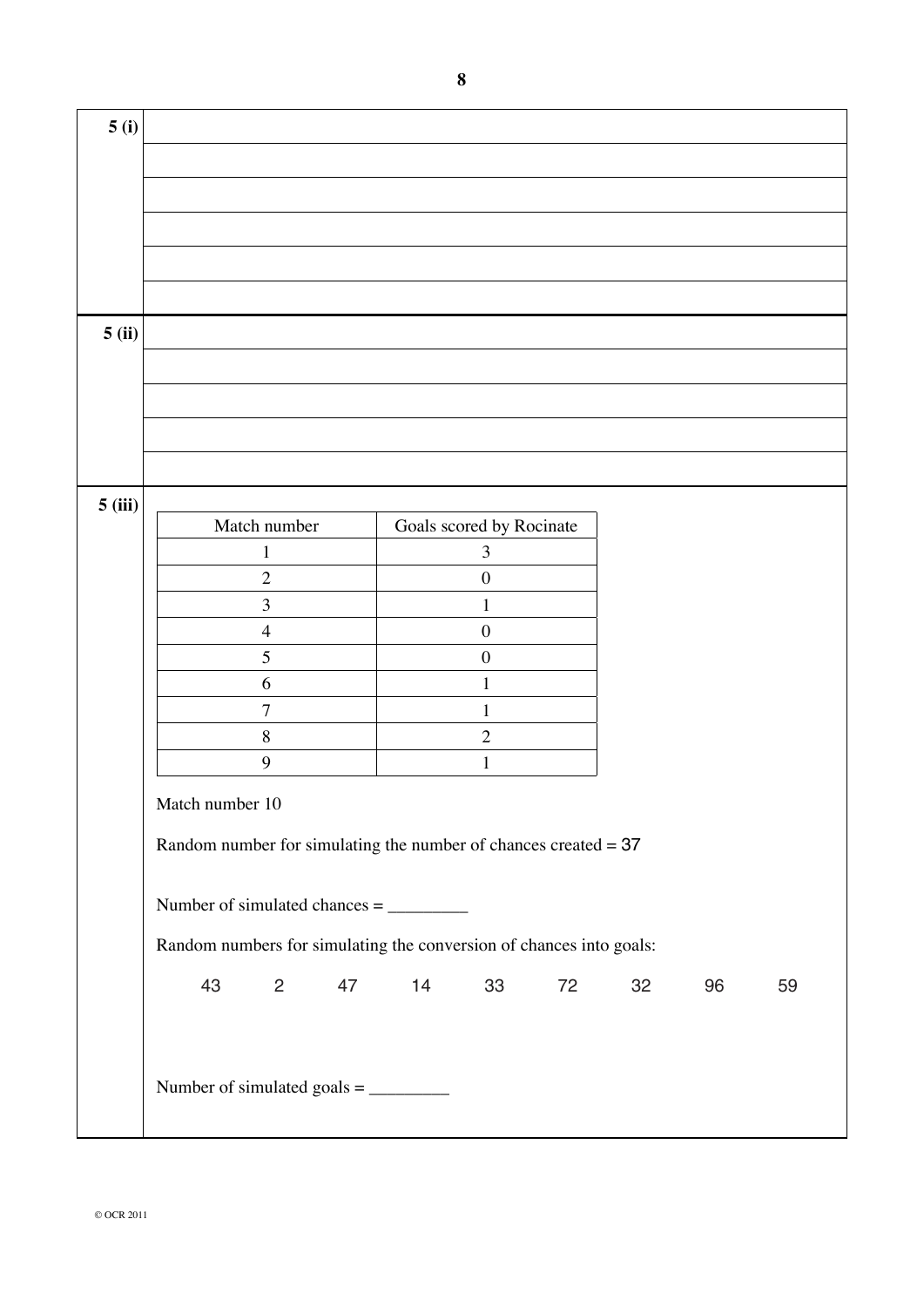|      |                |                                                        |    | $\mathbf{1}$                         |                                             |                        |                                                                                                                                          |    |
|------|----------------|--------------------------------------------------------|----|--------------------------------------|---------------------------------------------|------------------------|------------------------------------------------------------------------------------------------------------------------------------------|----|
|      | 3              |                                                        |    | $\mathbf{1}$                         |                                             |                        |                                                                                                                                          |    |
|      | $\overline{4}$ |                                                        |    | 1                                    |                                             |                        |                                                                                                                                          |    |
|      | 5              |                                                        |    | $\mathbf{1}$                         |                                             |                        |                                                                                                                                          |    |
|      | 6              |                                                        |    | $\boldsymbol{0}$                     |                                             |                        |                                                                                                                                          |    |
|      | $\overline{7}$ |                                                        |    | $\boldsymbol{0}$                     |                                             |                        |                                                                                                                                          |    |
|      | 8              |                                                        |    | $\mathbf{1}$                         |                                             |                        |                                                                                                                                          |    |
|      | 9              |                                                        |    | $\mathbf{1}$                         |                                             |                        |                                                                                                                                          |    |
|      |                |                                                        |    |                                      |                                             |                        |                                                                                                                                          |    |
|      |                |                                                        |    |                                      |                                             |                        |                                                                                                                                          |    |
|      |                |                                                        |    |                                      |                                             |                        |                                                                                                                                          |    |
|      |                |                                                        |    |                                      |                                             |                        |                                                                                                                                          |    |
|      |                |                                                        |    |                                      |                                             |                        |                                                                                                                                          |    |
| $72$ | 42             | 11                                                     | 89 | 56                                   | 85                                          | $\overline{5}$         | 72                                                                                                                                       | 91 |
|      |                |                                                        |    |                                      |                                             |                        |                                                                                                                                          |    |
|      |                |                                                        |    |                                      |                                             |                        |                                                                                                                                          |    |
|      |                |                                                        |    |                                      |                                             |                        |                                                                                                                                          |    |
|      |                |                                                        |    |                                      |                                             |                        |                                                                                                                                          |    |
|      |                |                                                        |    |                                      |                                             |                        |                                                                                                                                          |    |
|      |                |                                                        |    |                                      |                                             |                        |                                                                                                                                          |    |
|      |                |                                                        |    |                                      |                                             |                        |                                                                                                                                          |    |
|      |                |                                                        |    |                                      |                                             |                        |                                                                                                                                          |    |
|      |                |                                                        |    |                                      |                                             |                        |                                                                                                                                          |    |
|      |                |                                                        |    |                                      |                                             |                        |                                                                                                                                          |    |
|      |                |                                                        |    |                                      |                                             |                        |                                                                                                                                          |    |
|      |                | Match number<br>1<br>$\overline{2}$<br>Match number 10 |    | Number of simulated goals = $\frac{$ | 3<br>Number of simulated chances = $\frac{$ | Goals scored by Quince | Random number for simulating the number of chances created $= 54$<br>Random numbers for simulating the conversion of chances into goals: |    |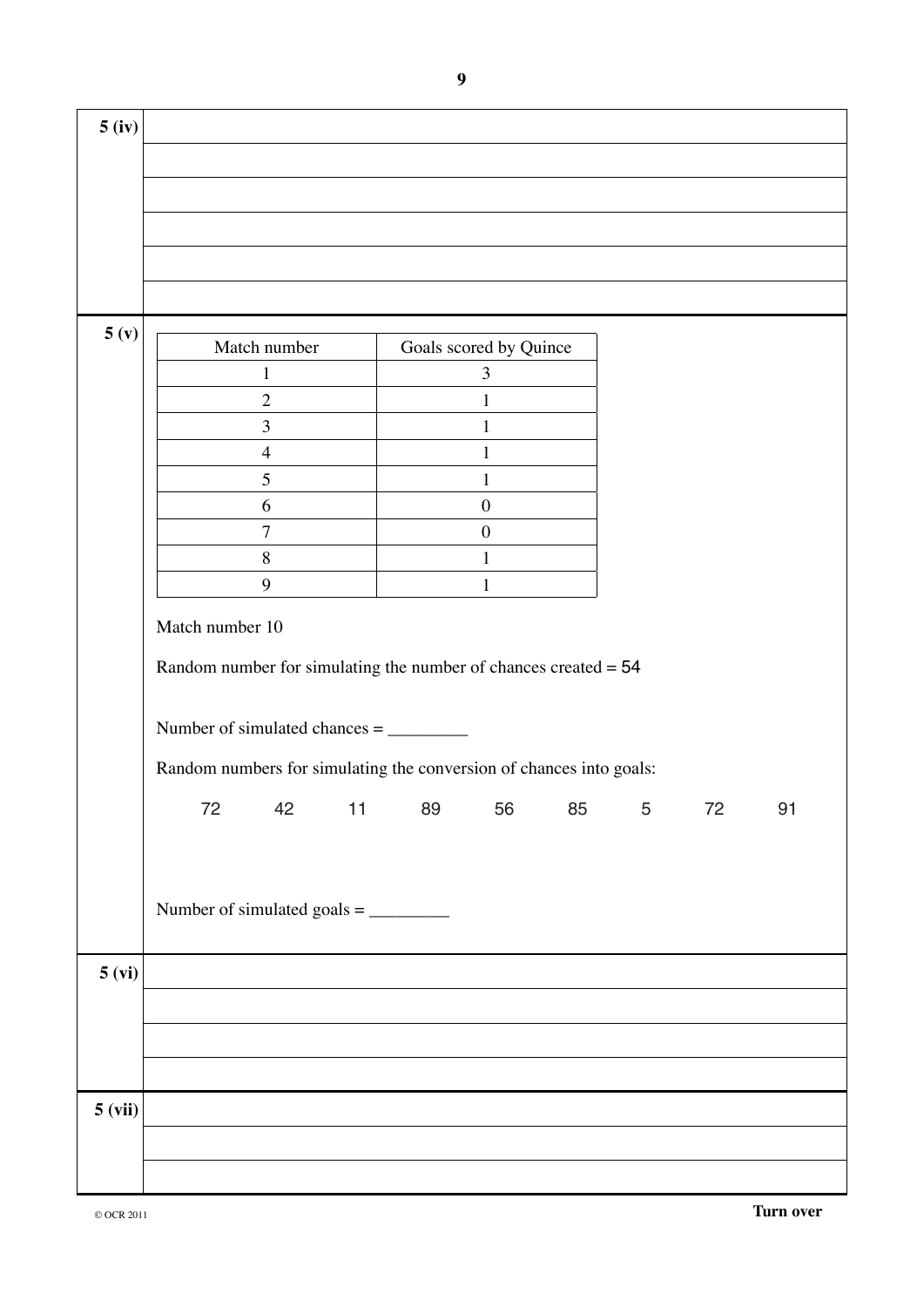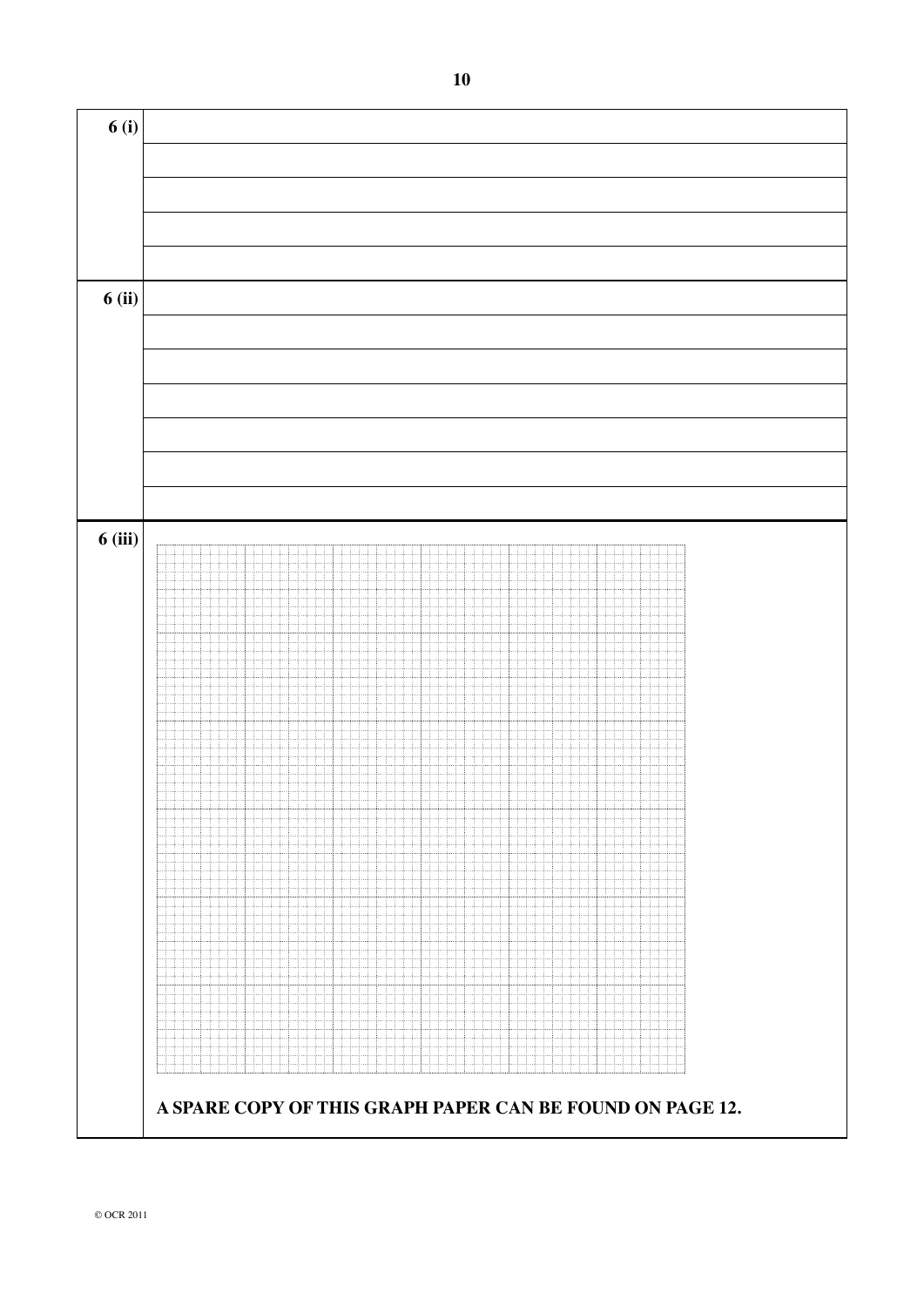|       | 6 (iii) continued |
|-------|-------------------|
|       |                   |
|       |                   |
|       |                   |
|       |                   |
|       |                   |
|       |                   |
| 6(iv) |                   |
|       |                   |
|       |                   |
|       |                   |
|       |                   |
|       |                   |
|       |                   |
|       |                   |
|       |                   |
|       |                   |
|       |                   |
| 6(y)  |                   |
|       |                   |
|       |                   |
|       |                   |
|       |                   |
|       |                   |
|       |                   |
|       |                   |
|       |                   |
|       |                   |
|       |                   |
|       |                   |